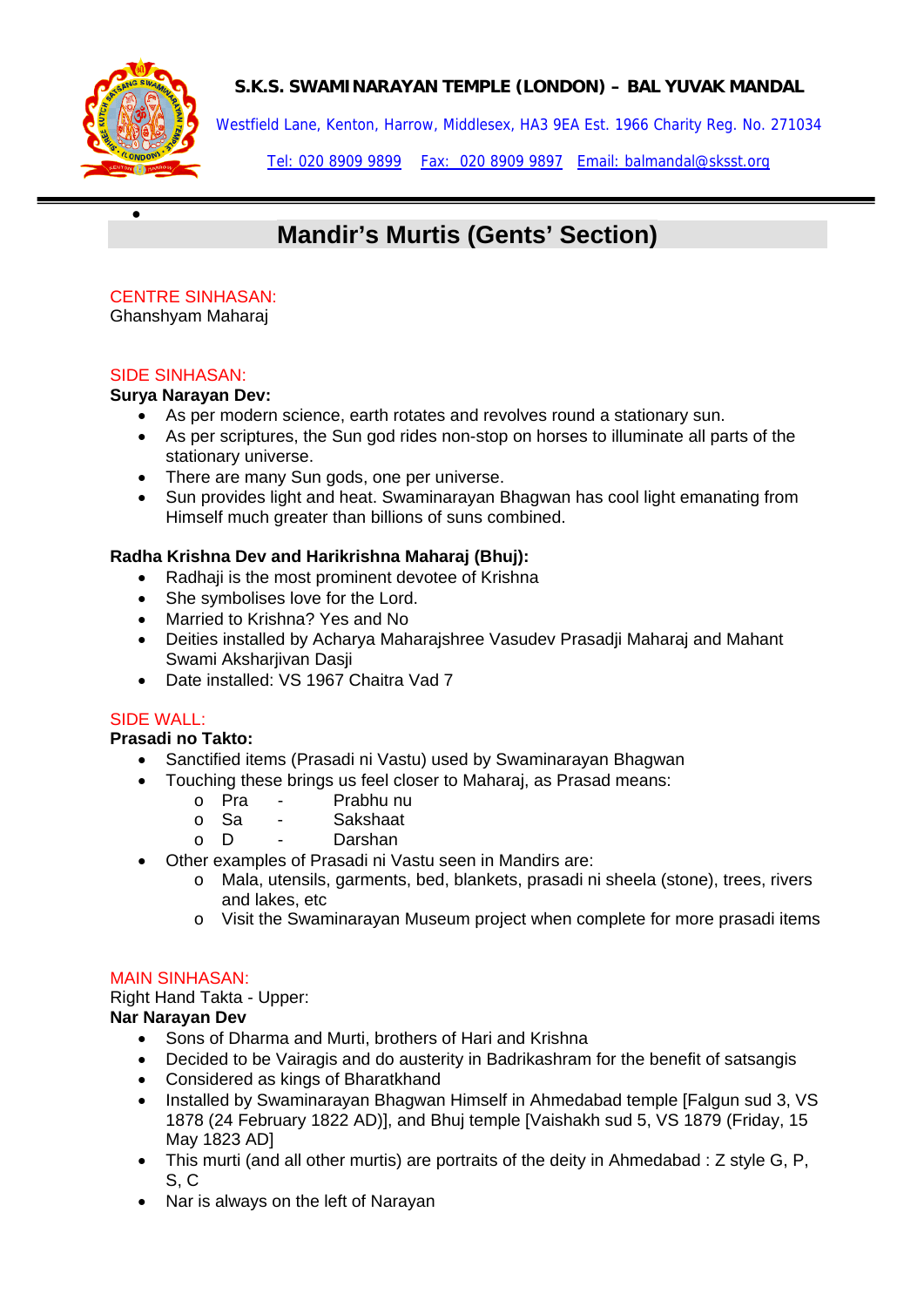

Westfield Lane, Kenton, Harrow, Middlesex, HA3 9EA Est. 1966 Charity Reg. No. 271034

Tel: 020 8909 9899 Fax: 020 8909 9897 Email: balmandal@sksst.org

#### **Uddhavji**

- Always remains at the side of Bhagwan to carry out His commands
- Same one who served Krishna Bhagwan
- Later became Ramanand Swami

#### **Narad Muni**

• Bhagwan's official messenger in all His avtaars.

#### **Surya Dev & Chandra Dev**

- Had asked Bhagwan to allow them His darshan at all times
- Are a witness to the austerity done by Nar & Narayan in Badrikashram

# Right Hand Takta – Lower:

# **Ramanand Swami & Nilkanth Varni in Piplana**

• Nilkanth Varni receiving teachings from Ramanand Swami after being initiated.

# Central Takta:

# **Swaminarayan Bhagwan**

- The supreme Lord Himself.
- Do dhyaan of this murti and His attire and pose.
	- ‐ Ways of naming to a Murti of Bhagwan
		- o Standing Ghanshyam Maharaj
		- o Seated cross legged with frontal view Sahajanand Swami
		- o Seated with side view Swaminarayan Bhagwan

#### **Harikrishna Maharaj**

- The unique form of Bhagwan found in all mandirs, regardless of other murtis installed
- Found in personal poojas of some Mahant Swamis or other great saints
- All saints must carry Harikrishna Maharaj along in their travels (mobile form of Bhagwan)
- Must do all poojas of Harikrishna Maharaj, e.g: waking Him up, bathing Him, feeding Him, making Him go to sleep, etc.

# Left Hand Takta – Top:

#### **Radha Krishna Dev & Harikrishna Maharaj**

• As explained earlier

#### Left Hand Takta - Bottom:

#### **Dharmadev, Bhaktimata & Ghanshyam Maharaj**

- Portrait showing Ghanshyam Maharaj with His parents after learning to walk.
- Dharmadev Born in Ittar in VS 1796, Kartik Sud 11 Sunday
	- o Named as Hari Prasad Pande.
	- o Father was Dev Sharma
	- o Mother was Bhagyavati Sharma
- Bhaktimata Born in Chhappaiya in VS 1798, Kartik Sud 15. Departed in VS 1848
	- o Named as Premvati.
	- o Father was Krishna Sharma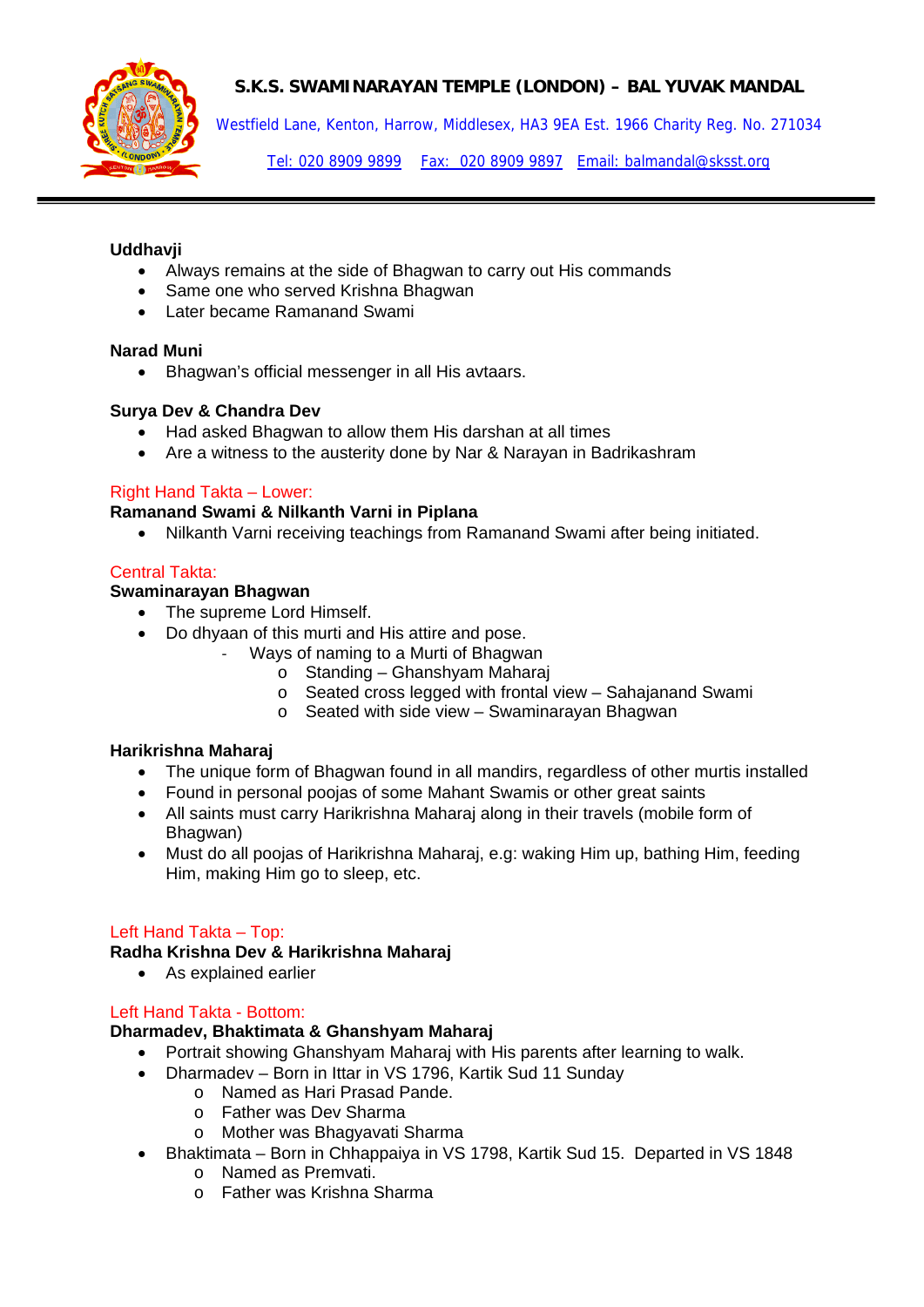

Westfield Lane, Kenton, Harrow, Middlesex, HA3 9EA Est. 1966 Charity Reg. No. 271034

Tel: 020 8909 9899 Fax: 020 8909 9897 Email: balmandal@sksst.org

o Mother was Bhavani Sharma

# SIDE WALL:

# **Sadguru Shri Vallabh Dasji Swami**

- Born in Rampur Vekra in VS 1942 (1885 AD) and was named as Naran
- Father's name: Devrajbhai Mother's name: Purbai
- Was initiated on VS 1963 Vaisakh Sud 11 (1906 AD) by Acharya Purshottam Prasadji Maharaj as requested by Aksharjivan Dasji Swami
- Was disciple of Sadguru Swami Mahapurush Dasji
- Became Mahant of Bhuj mandir in VS 1991 (1934 AD) for 20 years.
- Very enthusiastic about following Dharma, Bhakti, Gnan and Vairagya and preached this to many.
- Very powerful and close to Bhagwan:
	- o Made rain on his way to Tera village at the request of an old village woman
	- o Maharaj used to appear and give him divya darshan and mental when he was ill
- Went to Akshardham in Posh sud 9, VS 2010 (1953 AD) after handing over Mahantship to Swami Dharmajivan Dasji

# **Sadguru Aksharjivan Dasji Swami**

- Born in Rampur in VS 1908 (1851 AD) and was named as Shamji
- Father's name: Meghjibhai Mother's name: Amarbai
- Was initiated on VS 1924 by Acharya Keshav Prasadji Maharaj
- Was disciple of Sadguru Swami Achyutt Dasji
- Became 3<sup>rd</sup> Das-pankti Mahant of Bhui mandir (after Anand Dasii and Achyutt Dasii Swami).
- Was very strict about observance of 5 Vartmans of grahasthas and 5 Vartmans of saints, hence wrote the Ekadashi No Patra
- Very powerful and close to Bhagwan:
	- o Saved a village resident from Yamdoots by whipping two and tying two to a tree.
- Went to Akshardham in Falgun sud 9 after handing over Mahantship to Swami Krishnacharan Dasji

# **Sadguru Dharmajivan Dasji Swami**

- Born in Baladia in Jeth Sud 15, VS 1960 (1903 AD) and was named as Lalji
- Father's name: Jadvabhai Mother's name: Jivibai
- Passed GCSE and went to work in Nairobi as a bookkeeper
- Came back to India and was initiated on VS 1981 Maha Sud 5 (Vasant Panchmi) (1924 AD) by Acharya Vasudev Prasadji Maharaj at the request of Swami Mahapurushdasji
- Was disciple of Sadguru Swami Bhaktipriya Dasji
- Became Mahant of Bhuj mandir in VS 2010 (1953 AD)
- Was very keen for saints to study scriptures and established a Sanskrit school for saints and the Swaminarayan Boarding School for boys.
- He blessed many satsangis to travel and seek employment or establish companies in East Africa and England
- Inspired building of temples in all foreign regions (including Harrow)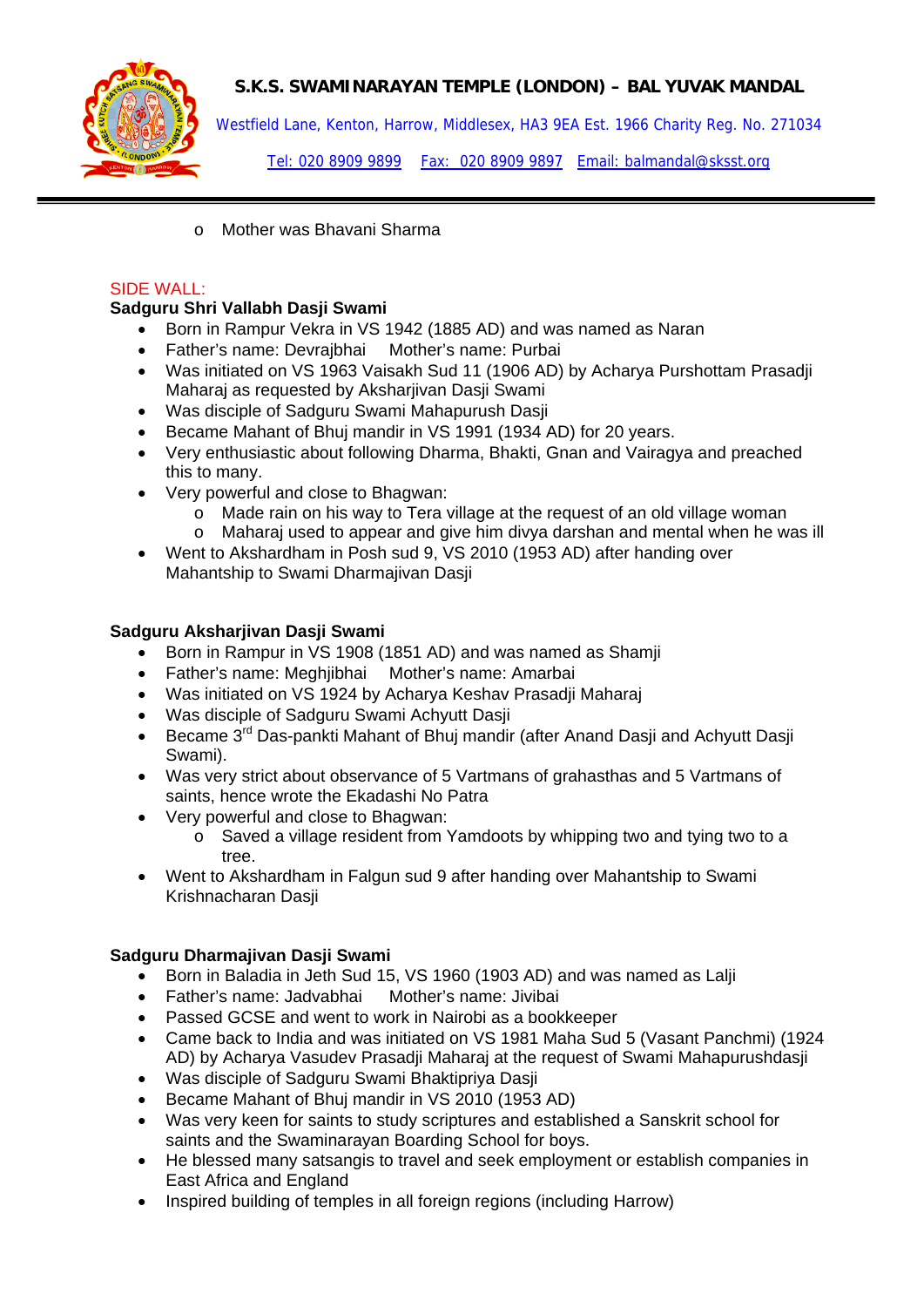

Westfield Lane, Kenton, Harrow, Middlesex, HA3 9EA Est. 1966 Charity Reg. No. 271034

Tel: 020 8909 9899 Fax: 020 8909 9897 Email: balmandal@sksst.org

• Went to Akshardham in VS 2033 (1976 AD) Maha Sud 5 (Vasant Panchmi) after handing over Mahantship to Swami Hariswarup Dasji

# **Charnarvind**

• Another Prasadi ni Vastu having actual lotus footprints of Maharaj

# SIDE SECTION:

# **Hanumanji**

- Born in the Treta Yug (Third Age)
- Mother's name: Anjana (actually an apsara called Punjikasthala, cursed in heaven and sent to earth to be born as a vanar - monkey)
- Father's name: Pavan (wind god)
- But is regarded as not having taken birth, as he avails himself in the service of all the Avtaars.
- Gained most respect in the service of Lord Ram
- Mentioned by Maharaj in Vachnamrut as the best example of a Pati-vrata Bhakta
- Is a celibate and does not touch women. Women should not bow to Hanuman with their hands folded.
- Is found in all mandirs in Hinduism
- Hanuman Chalisa is sung worldwide in his praise
- Maharaj has advised us to recite Hanuman Stotra for protection in times of adversity

# **Shani Graha (Panoti)**

- Demon Brahmin causing ills to the society with his mystical powers.
- Society prayed to Hanumanji
- Escaped the wrath of Hanumanji by transforming himself into a woman thinking Hanumanji would not touch "her".
- Hanumanji recognised him and held him by his hair, and stepped on him and has not let him go ever since.

# FIRE EXIT:

# **Nilkanth Varni**

• Give examples of Nilkanth Varni's parchas

# FIRE EXIT:

#### **Swaminarayan Bhagwan**

#### **Manki Ghodi**

- One type of mare (other mares Maharaj had called Kesar, Beri, Bodali, Fulmad, Tajan, Tikhi & Vangani)
- Called Manki because of its colour brown same as that of a manek (brown ruby stone)
- Given as a gift by Dada Khachar to Maharaj
- Was most loyal to Maharaj and His  $1<sup>st</sup>$  choice
- Has even travelled faster than Garudji when Maharaj was returning from Vadtal to Gadhpur
- Was used to estimate the amount of land to be required for construction of Ahmedabad Temple.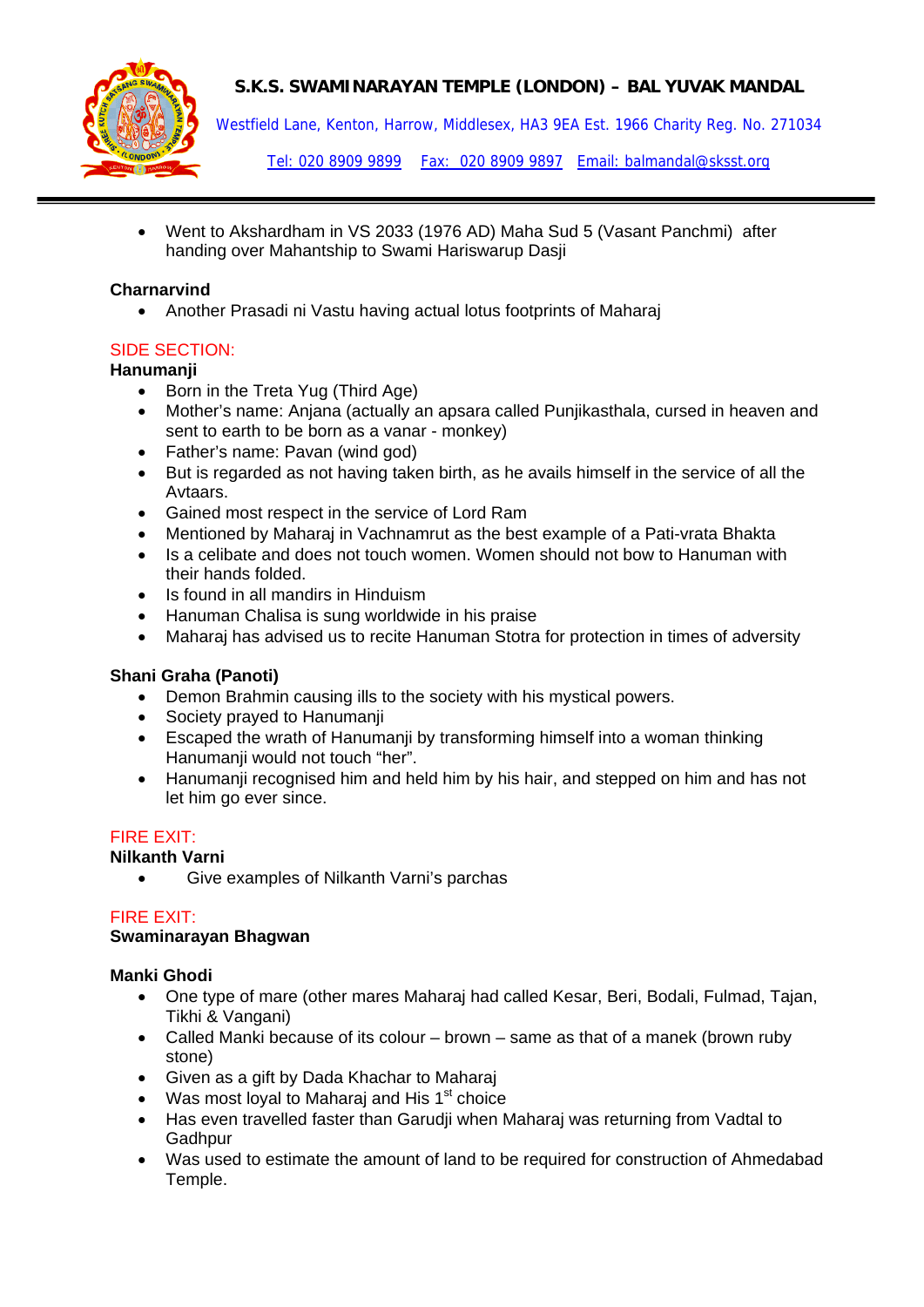

Westfield Lane, Kenton, Harrow, Middlesex, HA3 9EA Est. 1966 Charity Reg. No. 271034

Tel: 020 8909 9899 Fax: 020 8909 9897 Email: balmandal@sksst.org

#### **Bhaguji**

- Was a kshatriya by caste and had given up all his villages to be in the service of Maharaj.
- Was always by Maharaj's side.

# SWAMIS PORTRAITS:

Gopalanand Swami Muktanand Swami Nityanand Swami Brahmanand Swami Nishkulanand Swami Premanand Swami

# ACHARYA MAHARAJ SHREE:



**[Acharya Shree Ayodhyaprasadji Maharaj](http://www.swaminarayansatsang.com/library/biography/acharyadetails.asp?AcharyaID=1)**  Place of Birth : Chhapaiya

Date of Birth: 25/05/1809 Acharya From: 10/11/1826 Acharya Number: 1

**[Acharya Shree Keshavprasadji Maharaj](http://www.swaminarayansatsang.com/library/biography/acharyadetails.asp?AcharyaID=2)**  Place of Birth : Ahmedabad Date of Birth: 16/04/1835 Acharya From: 18/02/1868 Acharya Number: 2



**[Acharya Shree Purshottamprasadji Maharaj](http://www.swaminarayansatsang.com/library/biography/acharyadetails.asp?AcharyaID=3)** 

Date of Birth: 07/02/1870 Acharya From: 09/04/1890 Acharya Number: 3



**[Acharya Shree Vasudevprasadji Maharaj](http://www.swaminarayansatsang.com/library/biography/acharyadetails.asp?AcharyaID=4)**  Date of Birth: 17/07/1899 Acharya From: 25/11/1901 Acharya Number: 4



**[Acharya Shree Devendraprasadji Maharaj](http://www.swaminarayansatsang.com/library/biography/acharyadetails.asp?AcharyaID=5)**  Date of Birth: 05/10/1922 Acharya From: 30/11/1937 Acharya Number: 5